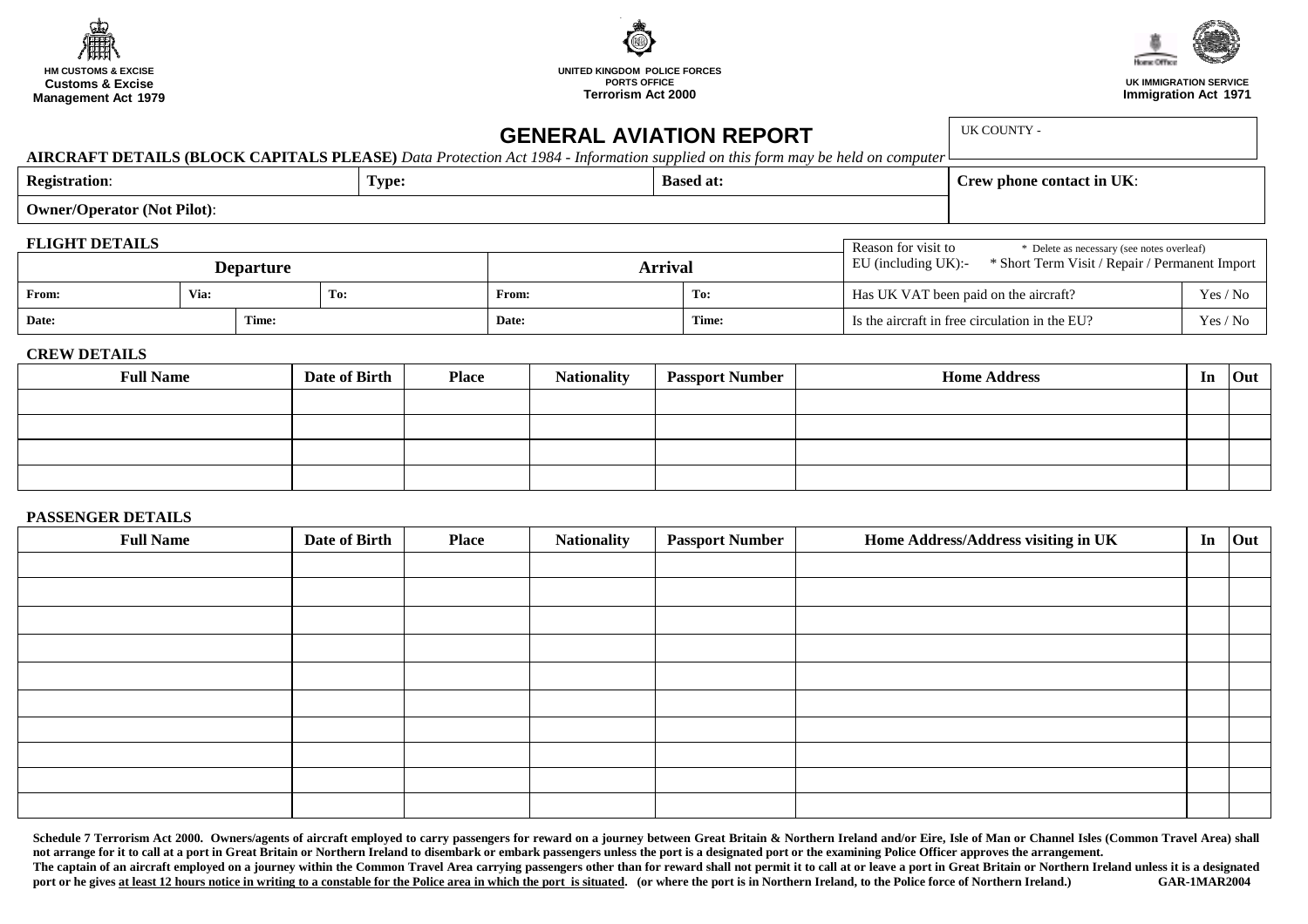| Œ<br><b>HM CUSTOMS &amp; EXCISE</b><br><b>Customs &amp; Excise</b><br><b>Management Act 1979</b>                                                                                                                 |                                                                                                                                                                                                                                                                                                                                                                                      |                                                   | UNITED KINGDOM POLICE FORCES<br><b>Terrorism Act 2000</b>                                 | <b>PORTS OFFICE</b>                                                                                                                                                                                                                                                                                                                                                                                                                                                                                                                                                  |                                                                                           |                                                                                                        | <b>UK IMMIGRATION SERVICE</b><br><b>Immigration Act 1971</b>                                      |
|------------------------------------------------------------------------------------------------------------------------------------------------------------------------------------------------------------------|--------------------------------------------------------------------------------------------------------------------------------------------------------------------------------------------------------------------------------------------------------------------------------------------------------------------------------------------------------------------------------------|---------------------------------------------------|-------------------------------------------------------------------------------------------|----------------------------------------------------------------------------------------------------------------------------------------------------------------------------------------------------------------------------------------------------------------------------------------------------------------------------------------------------------------------------------------------------------------------------------------------------------------------------------------------------------------------------------------------------------------------|-------------------------------------------------------------------------------------------|--------------------------------------------------------------------------------------------------------|---------------------------------------------------------------------------------------------------|
| (a)<br>(i)<br>(b)                                                                                                                                                                                                | Reason for the aircraft's visit to the EU (including UK) *not applicable to UK based aircraft<br>Short Term Visit (to a single point in the EU)<br>Aircraft to stay not more than 180 days in any 12 month period.<br>Short Term Visit (more than one point in the EU)                                                                                                               |                                                   |                                                                                           |                                                                                                                                                                                                                                                                                                                                                                                                                                                                                                                                                                      | <b>FREE CIRCULATION</b>                                                                   | GOODS IMPORTED FROM OUTSIDE THE EU ARE IN FREE CIRCULATION IN THE COMMUNITY, IF ALL IMPORT FORMALITIES |                                                                                                   |
| (c)                                                                                                                                                                                                              | Temporary importation conditions apply, amongst others $(a)(i)$ above. The aircraft may not be made use<br>of by a National of the EU, either as a passenger or crew member.<br>Minor Repairs only may be carried out or a C88 and C101 must be completed with export to take place as<br>soon as practicable after repairs and/or maintenance unless Customs have agreed otherwise. |                                                   |                                                                                           | HAVE BEEN COMPLIED WITH AND ALL DUTIES, LEVIES OR EQUIVALENT CHARGES HAVE BEEN PAID AND NOT REFUNDED.<br>GOODS ORIGINATING IN THE COMMUNITY ARE ALSO IN FREE CIRCULATION, UNLESS THEY HAVE BEEN EXPORTED TO A<br>NON-EU COUNTRY, WHEREBY THEY AUTOMATICALLY LOSE THEIR COMMUNITY STATUS (IN THESE CIRCUMSTANCES<br>THEY WILL REQUIRE TO BE IMPORTED IN THE CORRECT MANNER.) "ALL IMPORT FORMALITIES" REFER TO THE GOODS<br>(IN THIS CASE, AIRCRAFT) TO BE ENTERED TO END USE. AUTHORISATION TO OBTAIN END USE STATUS IS OBTAINABLE<br>FROM YOUR LOCAL EXCISE OFFICE. |                                                                                           |                                                                                                        |                                                                                                   |
| Permanent import to the UK. Please see notes on Free Circulation.<br>(d)<br>TO NOTIFY CUSTOMS OF A FLIGHT PLEASE SEND THE FRONT OF THIS FORM BY FAX TO THE NCU 0870-240-3738 OR by E-mail to ncu@hmce.gsi.gov.uk |                                                                                                                                                                                                                                                                                                                                                                                      |                                                   |                                                                                           |                                                                                                                                                                                                                                                                                                                                                                                                                                                                                                                                                                      |                                                                                           |                                                                                                        |                                                                                                   |
| POLICE FORCE CONTACT NUMBERS<br>ANGLESEY<br><b>CHESHIRE</b>                                                                                                                                                      | @ - E-Mail facility available<br>F01492-511967 T01407-762323<br>F01244-613904 T01244-612270                                                                                                                                                                                                                                                                                          | <b>AVON &amp; SOMERSET</b><br>CLEVELAND           | F01275-473516 T01275-473515<br>F01642-326035 T01642-301330                                | <b>BEDFORD</b><br><b>CUMBRIA</b>                                                                                                                                                                                                                                                                                                                                                                                                                                                                                                                                     | F01582-723352 T01582-725081<br>F01768-217665 T01768-217331                                | CAMBRIDGE<br><b>DEVON/CORNWALL</b>                                                                     | F01223-823295 T01223-823219<br>F01752-234603 T01752-234637                                        |
| DERBY @<br>ESSEX @                                                                                                                                                                                               | F01246-522396 T01246-522014<br>F01279-680074 T01279-681280<br>F01633-867773 OOH 01633-                                                                                                                                                                                                                                                                                               | <b>DORSET</b><br>GLOUCESTER @<br>HAMPSHIRE /IOW @ | F01202-222053 T01202-593999<br>F01242-253883 T01242-521360<br>F02392-899087 T02392-899092 | <b>DURHAM</b><br><b>GREATER LONDON</b>                                                                                                                                                                                                                                                                                                                                                                                                                                                                                                                               | F01325-335298 T01325-332061<br>F01959-540481 T01959-540333                                | DYFED/POWYS<br><b>GREATER MANCHESTER</b>                                                               | F01348-874046 T01348-872399<br>F0161-856-0260 T0161-856-0270<br>F01482-578672 T01482-354355       |
| <b>GWENT</b><br><b>ISLE OF MAN</b><br>LINCOLN                                                                                                                                                                    | F01624-825681 T01624-631332<br>F01522-558052 T01522-558054                                                                                                                                                                                                                                                                                                                           | KENT<br>MERSEYSIDE                                | F01303-289052 T01303-289051<br>F0151-777-8533 T0151-777-8520                              | HERTFORD @<br>LANCASHIRE<br>MIDDLESEX                                                                                                                                                                                                                                                                                                                                                                                                                                                                                                                                | F01707-354755 T01707-354685<br>F01253-776101 T01253-654166<br>F01959-540481 T01959-540333 | <b>HUMBERSIDE</b><br><b>LEICESTER</b><br>NORFOLK @                                                     | F01332-812581 T01332-811044<br>F01603-788603 T01603-787392                                        |
| <b>NORTHAMPTON</b><br>NORTH YORKSHIRE<br>STAFFORDSHIRE @                                                                                                                                                         | F01604-703511 T01604-703404@<br>F01609-789188 T01609-789183<br>F01785-226056 T01785-234865                                                                                                                                                                                                                                                                                           | NORTHERN IRELAND<br>NOTTINGHAM<br><b>SUFFOLK</b>  | F02890-738987 T02890-459050<br>F01159-560058 T01159-670500<br>F01394-673969 T01394-674448 | NORTHUMBERLAND *1<br>STH WALES-CARDIFF<br><b>SURREY</b>                                                                                                                                                                                                                                                                                                                                                                                                                                                                                                              | F0191-2140270 T01661-860127<br>F01446-710360 T01446-710286<br>F01483-482411 T01483-482406 | NTH WALES HOLYHEAD<br>STH WALES-SWANSEA<br><b>SUSSEX</b>                                               | F01497-763565 T01492-517171 x5744<br>F01792-473186 T01792-472424<br>F01293-592815 T01293-531994 @ |
| SOUTH YORKSHIRE<br><b>WEST MIDLANDS</b>                                                                                                                                                                          | F0114-2202977 T0114-2202979<br>F0121-7827699 T0121-7802112                                                                                                                                                                                                                                                                                                                           | THAMES VALLEY *2<br><b>WEST YORKSHIRE</b>         | F01865-855741 T01865-855743<br>F0113-2500275 T0113-2391189                                | <b>WARWICKSHIRE *3</b><br>WILTSHIRE @                                                                                                                                                                                                                                                                                                                                                                                                                                                                                                                                | F01926-491319 T01926-415145<br>F01380-734170 T01380-735011                                | <b>WEST MERCIA *4</b>                                                                                  | F01527-586004 T01905-723000                                                                       |
| CENTRAL SCOTLAND                                                                                                                                                                                                 | F01786-472206 T01786-456217                                                                                                                                                                                                                                                                                                                                                          | <b>DUMFRIES &amp; GALLOWAY</b>                    | F01776-704066 T01776-704633                                                               | <b>FIFE</b>                                                                                                                                                                                                                                                                                                                                                                                                                                                                                                                                                          | F01592-418581 T01592-418577                                                               | <b>GRAMPIAN</b>                                                                                        | F01224-770412 T01224-725766                                                                       |

\*1 INCLUDES TYNE & **WEAR \*2 BERKS, BUCKS, OXON**

\*3 COVENTRY f02476- 639451

 WELLESBOURNE F \*4 HEREFORD, STAFFS, WORCS

## **UK IMMIGRATION SERVICE CONTACTS**

*SOUTH EAST (Kent-south of M25/M26/M20/A249, east of M25) Fax 01304-216303 Tel 01304-216405. (Kent-north of M25 etc) Fax 01474-531731 Tel 01474-352308* 

SOUTHERN (Hants E of A32/A339 & Sth of A31/A287/A339 & Sth of southwest Sussex) Fax 02392-864149 Tel 02392-852700. (Hants W of A32/A339, Wilts Sth of A4 & E of A350/A429) Fax 02380-627262 Tel 02380-727107. (Dorset) Fax 012 SOUTH WEST (Avon & Somerset, Gloucs W of A44/A424/A429) Fax 01275-818680 Tel 01275- 818688. (Cornwall, Devon, Scillv) Fax 01752-226175 Tel 01752-261547. (W Glam, Dyfed-Powys Police district) Fax 01446-710606, Tel 01446-710 *F 01446-710606 T 01446-710485.* 

LOTHIAN & BORDERS F0131-3353500 T0131-3353501 NORTHERN F01463-720668 T01463-720284 STRATHCLYDE F0141-5326075 T0141-532-6087 TAYSIDE @ F01382-596509 T01382-596505

*STANSTED (Essex, west of A12,A130/A131 & A604, Cambs) Fax 01279-680145 Tel 01279-680118.* 

*EAST ANGLIA (Essex, east of A12/A130/A131/A604) Fax 01255-240233 Tel 01255-504371. Suffolk Fax 01394-673260 Tel 01394-674915. Norfolk Fax 01603-417358 Tel 01603-408859.* 

*LONDON (Bucks Nth of M25) Fax 0208-745-6852 Tel 0208-745-6867.(Berks E of A34, Hants Nth of A31/A287/A339, Surrey [Woking/Addlestone Police Divisions], Kent Nth & W of M25) F 0208-745-6828 T 0208-745-6800* 

*(Oxon, Wilts E of A429/A350 & N of A4 , Gloucs E of A441/A429, Berks W of A34) F/T 01993-845992. Gatwick F 01293-553643 T 01293-502019. Middx, Bucks & Herts Sth of M25, F 0208-745-6943 T 0208-745-6941.* 

MIDLANDS (W Midlands, Warks, Staffs, Shrops, Worcs, Hereford) F 0121-782-0006 T 0121-606-7350. (Derby, Leics, Notts) F 01332- 811569 T 01332-812000. (Beds, Herts Nth of M25, Northants) F 01582-405215 T01582-421891.

NORTH WEST (Cumbria, Lancs) F 01772-204993 T 01772-254212. Mersey, Cheshire, Nth Wales Police District) F 0151-236-4656 T 0151-236-8974. Manchester F 0161-489-2346 T 0161-489-2659

NORTH EAST (Sth Yorks. W Yorks & Sth of N Yorks) F 0113-250-5716 T 0113-250-1196. (Nth of N Yorks, Cleveland) F 01642-618567 T 01642-614280. (Lincs) F 01652-688551 T 01652-688584. (E Yorks) F 01482-219034 T 01482-223017. ( F 0191-214-0143 T 0191-286-9469.

SCOTLAND (Strathclyde Central, Dumfries & Galloway,) F 0141-887-1566 T 0141-887-4115. (Grampian, Northern) F01224-724095 T 01224-722890. (Tayside, Fife, Lothian, Borders) F 0131-335-3197 T 0131-333-1041. NORTHERN IRELAND F 02890-244939 T 02890-232951.

> *WARNINGThere are heavy penalties for knowingly making false Declarations*

DRUGS - **HOTLINE - IF YOU SEE** ANYTHING SUSPICIOUS, OR IF YOU HAVE ANY INFORMATION ON DRUG SMUGGLING, TELL A CUSTOMS OFFICER OR TELEPHONE HM CUSTOMS FREE ON **FREEPHONE CUSTOMS CONFIDENTIAL/AIRWATCH : 0800 595000** POLICE FREE ON **POLICE CRIMESTOPPERS : 0800 555111** 

**Customs Enquiries regarding General Aviation Matters : (023) 8079 7089 Police Enquiries please contact your local Police Force**